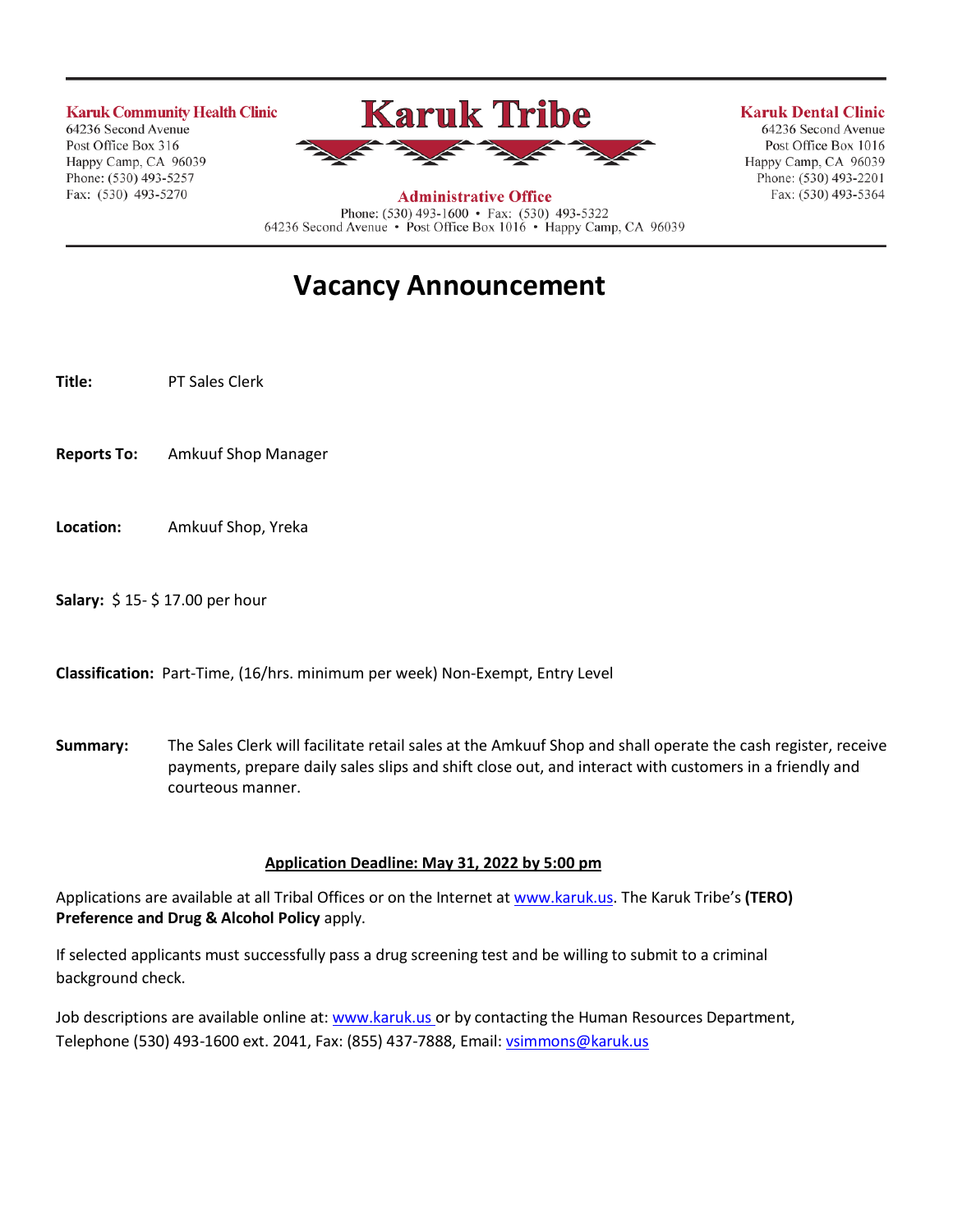### **POSITION DESCRIPTION**

**Title:** PT Sales Clerk

**Reports To:** Amkuuf Shop Manager

**Location:** Amkuuf Shop, Yreka

**Salary:** \$15-\$17.00 per hour

**Classification:** Part-Time, (16/hrs. minimum per week) Non-Exempt, Entry Level

**Summary:** The Sales Clerk will facilitate retail sales at the Amkuuf Shop and shall operate the cash register, receive payments, prepare daily sales slips and shift close out, and interact with customers in a friendly and courteous manner.

# **Responsibilities:**

- 1. Shall be responsible for store sales and perform merchandising duties such as stocking shelves, installing or changing displays, maintaining a clean and uncluttered work area.
- 2. Shall provide tobacco cessation information to customers in collaboration with the Amkuuf Shop Manager and other Karuk Community Development Corporation (KCDC) staff.
- 3. Shall operate the cash register, receive payments, prepare daily sales slips, and perform shift close out in accordance with Amkuuf Shop policies and procedures.
- 4. Shall be available for local and out of the area travel as required for job related training. Shall attend all required meetings and functions as requested.
- 5. Shall be aware of your surroundings and strictly adhere to all safety policies and procedures at all times.
- 6. Shall be polite and maintain a priority system in accepting other position related job duties as assigned.

# **Qualifications:**

- 1. Cultural Competency: Ability to work effectively with Native American people in culturally diverse environments and have some knowledge of the Karuk culture.
- 2. Professionalism: Is aware of the potential impact of own attitudes and behaviors and makes appropriate adjustments to assure that communication with customers, co-workers, and other staff is purposeful and appropriate. Demonstrates respect, honesty, integrity, and fairness to all. Follows policies and procedures, and is courteous to customers and staff.
- 3. Teamwork: Strives to be "solution-focused" and presents challenges with recommendations for solutions that best meet the needs of the Amkuuf Shop, customers, coworkers, and the KCDC. Maintains constructive team relationships, coordinates effective goals and identifies/plans ways to successfully work together. Demonstrates flexibility and adaptability to change.
- 4. Program Support: Supports, cooperates and assists to meet the goals of all components of the KCDC and the Amkuuf Shop. Establishes and maintains an effective working relationship with co-workers and KCDC staff.